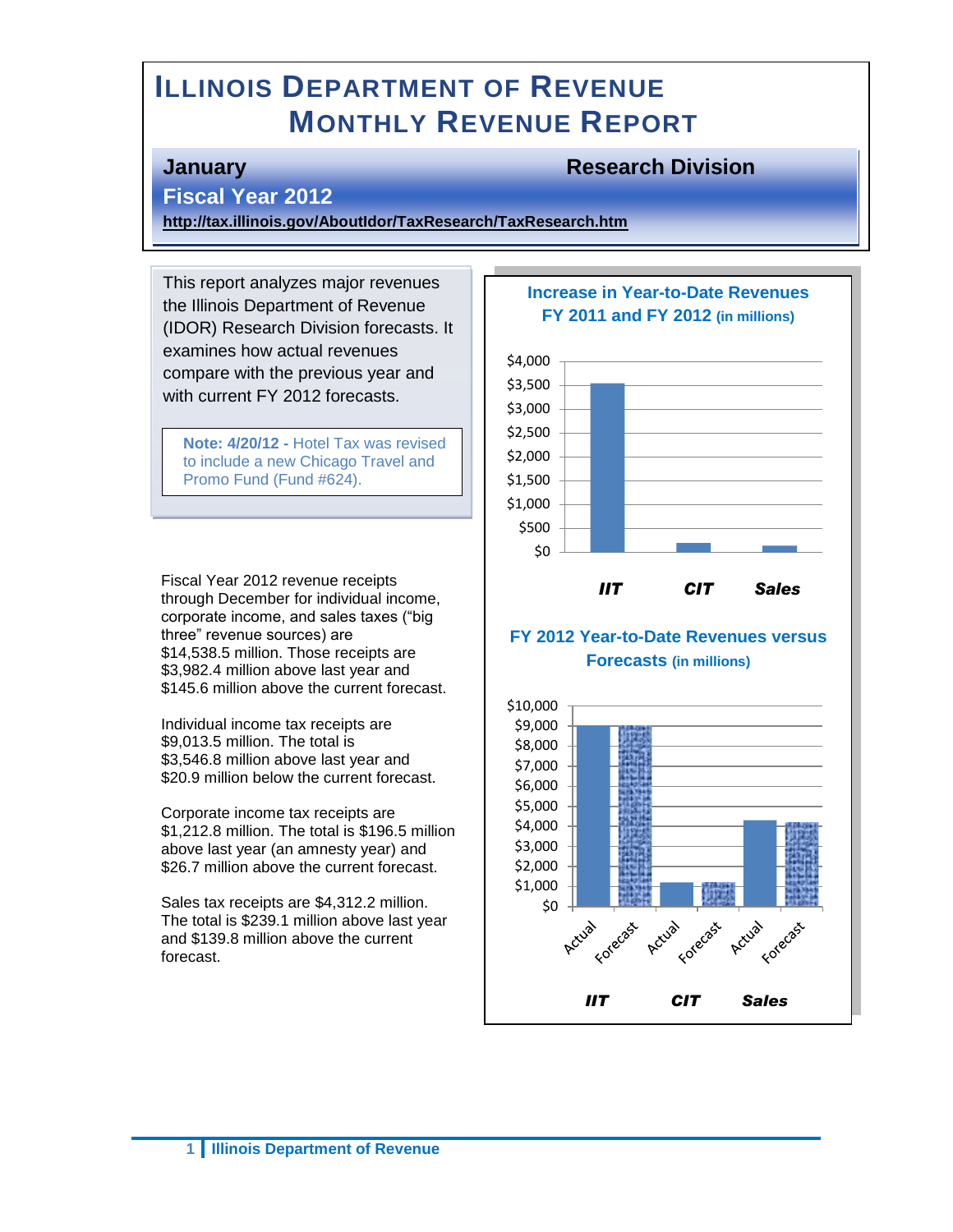# **FEATURE**

Our January report is abbreviated and limits our discussion to the "Big Three" sources, Individual and Corporate Income Taxes and Sales Tax. Our next full analysis of receipts and forecasts will be contained in the Governor's 2013 Operating Budget, to be presented on February 22, 2013.

# **TECHNICAL NOTE**

The sum of individual tax components may not equal the total due to rounding.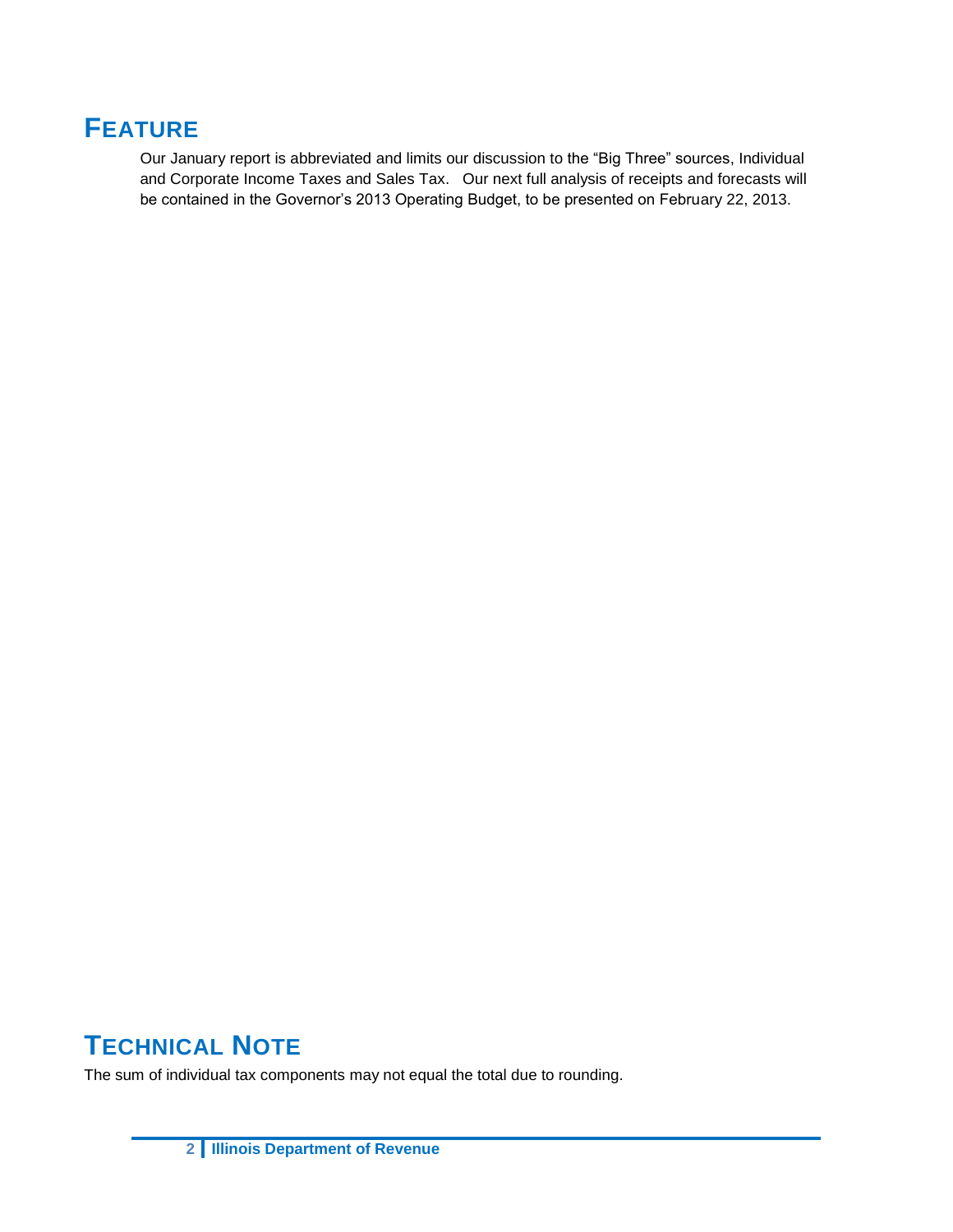## **Individual Income Tax (IIT)**

Overall, FY 2012 IIT receipts are coming in as forecast.

**Withholding (WIT) receipts:** January's receipts were 12.6 percent (\$160.6 million) above our forecast. We speculated in last month's report that December withholding payments rolled into January due to the yearend holidays. It appears we were correct. For the first seven months of the fiscal year, the WIT forecast was \$7,850.7 million while actual receipts totaled \$7,945.2 million. WIT receipts are up 1.2 percent (\$94.5 million) compared to our year-to-date forecast.

| <b>Note: FY2011</b><br>Year-to-Date (\$ millions)<br>includes amnesty-related payments |                 |               |              |  |  |  |  |
|----------------------------------------------------------------------------------------|-----------------|---------------|--------------|--|--|--|--|
| <b>Actual</b>                                                                          | <b>Forecast</b> | \$ Difference | % Difference |  |  |  |  |
| \$9,013.5                                                                              | \$9,034.4       | $-$20.9$      | $-0.2%$      |  |  |  |  |
| FY 2011                                                                                | FY 2012         | \$ Difference | % Difference |  |  |  |  |
| \$5,466.7                                                                              | \$9,013.5       | \$3,546.8     | 64.9%        |  |  |  |  |

**Non-withholding (non-WIT) receipts:** January's non-WIT receipts were 8.1 percent (\$38.0 million) below our monthly forecast. Through seven months, non-WIT receipts are down 9.8 percent (\$115.5 million) from our year-to-date forecast. We should point out that approximately two thirds of total annual non-withholding payments will be made in the remaining five months of the fiscal year, two estimated payments (April and June) for tax year 2012 and final payments for tax year 2011 which are due primarily in April.

Changes in final estimated payments associated with the tax increase and bonus depreciation create some uncertainty in our IIT forecast for the remainder of the year. We will review our forecast in April after IDOR receives the final estimated payments and the majority of tax year 2012 tax returns

| <b>Components Year-to-Date (\$ millions)</b><br>Note: FY2011 includes amnesty-related payments |               |                 |               |              |  |  |  |  |  |
|------------------------------------------------------------------------------------------------|---------------|-----------------|---------------|--------------|--|--|--|--|--|
|                                                                                                | <b>Actual</b> | <b>Forecast</b> | \$ Difference | % Difference |  |  |  |  |  |
| Withholding                                                                                    | \$7,945.2     | \$7,850.7       | \$94.5        | 1.2%         |  |  |  |  |  |
| Estimated and final                                                                            | \$1,068.3     | \$1,183.7       | $-$115.4$     | $-9.8%$      |  |  |  |  |  |
| Total                                                                                          | \$9,013.5     | \$9,034.4       | $-$20.9$      | $-0.2%$      |  |  |  |  |  |

*Withholding and estimated and final payments are derived from IDOR collection data and intransit fund data. Totals may not equal individual components due to rounding.* 

## **Corporate Income Tax (CIT)**

Receipts continue to come in close to forecast levels. For the first seven months of the fiscal year, base growth in CIT is consistent with an underlying forecast growth rate of 5.2 percent.

As noted in our December report, there is a lot of uncertainty in our CIT forecast for the remainder of the year. We will review our forecast in April after IDOR receives the final estimated payments and the first batch of tax year 2011 tax returns.

| Year-to-Date comparison (\$ millions)<br>Note: FY2011 includes amnesty-related payments |                 |               |              |  |  |  |  |  |
|-----------------------------------------------------------------------------------------|-----------------|---------------|--------------|--|--|--|--|--|
| <b>Actual</b>                                                                           | <b>Forecast</b> | \$ Difference | % Difference |  |  |  |  |  |
| \$1,212.8                                                                               | \$1,186.1       | \$26.7        | 2.3%         |  |  |  |  |  |
| FY 2011                                                                                 | FY 2012         | \$ Difference | % Difference |  |  |  |  |  |
| \$1,016.3                                                                               | \$1,212.8       | \$196.5       | 19.3%        |  |  |  |  |  |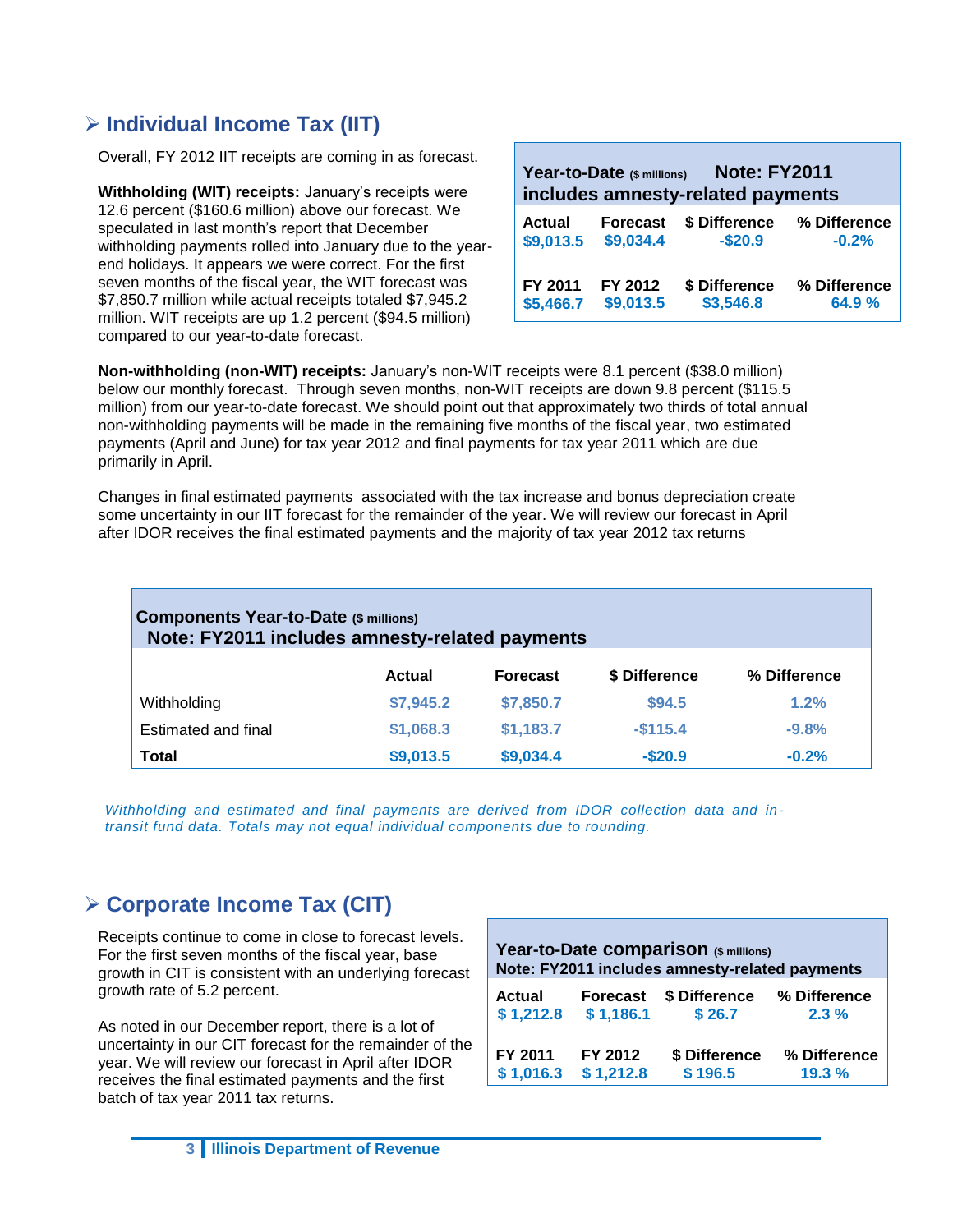### **Sales Tax**

One-time amnesty-related payments totaling \$163.9 million were deposited across November (\$122.5 million), December (\$36.0 million), and January (\$5.4 million) of last year. Comparisons that exclude FY 2011's amnesty-related payments are a better indicator of changes in actual taxable spending, since they are not skewed by one-time special payments.

The component table below shows that year-todate growth in FY 2012, excluding FY 2011's

| Year-to-Date comparison (\$ millions)<br>Note: FY2011 includes amnesty-related payments |                 |               |              |  |  |  |  |  |
|-----------------------------------------------------------------------------------------|-----------------|---------------|--------------|--|--|--|--|--|
| Actual                                                                                  | <b>Forecast</b> | \$ Difference | % Difference |  |  |  |  |  |
| \$4,312.2                                                                               | \$4,172.4       | \$139.8       | 3.4%         |  |  |  |  |  |
| FY 2011                                                                                 | FY 2012         | \$ Difference | % Difference |  |  |  |  |  |
| \$4,073.1                                                                               | \$4,312.2       | \$239.1       | 5.9%         |  |  |  |  |  |

amnesty related payments, was 10.3 percent. For the month of January alone, receipts increased 6.0 percent—if we include amnesty-related payments in January FY 2011's total. If we exclude FY 2011's amnesty-related payments, however, state sales/use tax receipts for the month of January were up 6.9 percent (\$42.6 million) compared to January 2011.

The bulk of holiday shopping occurs in November and December each year. The IDOR collects most tax receipts from sales that occur during those months in December and January, respectively. Combined receipts for the December-January period, increased 6.9 percent (\$83.9 million) compared to the same period last year, excluding last year's amnesty-related payments.

| Year-to-Date comparison (\$ millions)<br>Note: FY2011 excludes amnesty-related |           |           |               |              |  |  |  |  |  |
|--------------------------------------------------------------------------------|-----------|-----------|---------------|--------------|--|--|--|--|--|
|                                                                                | FY 2011   | FY 2012   | \$ Difference | % Difference |  |  |  |  |  |
| <b>Vehicles</b>                                                                | \$523.3   | \$553.9   | \$30.7        | 5.9%         |  |  |  |  |  |
| <b>Motor</b><br>fuel*                                                          | \$391.3   | \$479.7   | \$88.5        | 22.6%        |  |  |  |  |  |
| All else                                                                       | \$2,994.7 | \$3,278.5 | \$283.8       | 9.5%         |  |  |  |  |  |
| <b>Total</b>                                                                   | \$3,909.2 | \$4,312.2 | \$403.0       | 10.3%        |  |  |  |  |  |
| *Estimated. IDOR does not have actual data on sales tax from Motor Fuel.       |           |           |               |              |  |  |  |  |  |

**Illinois Department of Revenue, Research Division Director of Research**: Natalie Davila **Research Analysts:** Andy Chupick Michael Pijan

Patrick Heath Tom Regan John Horbas Hector Vielma Phil Manheim Hans Zigmund

**<http://tax.illinois.gov/AboutIdor/TaxResearch/TaxResearch.htm>**